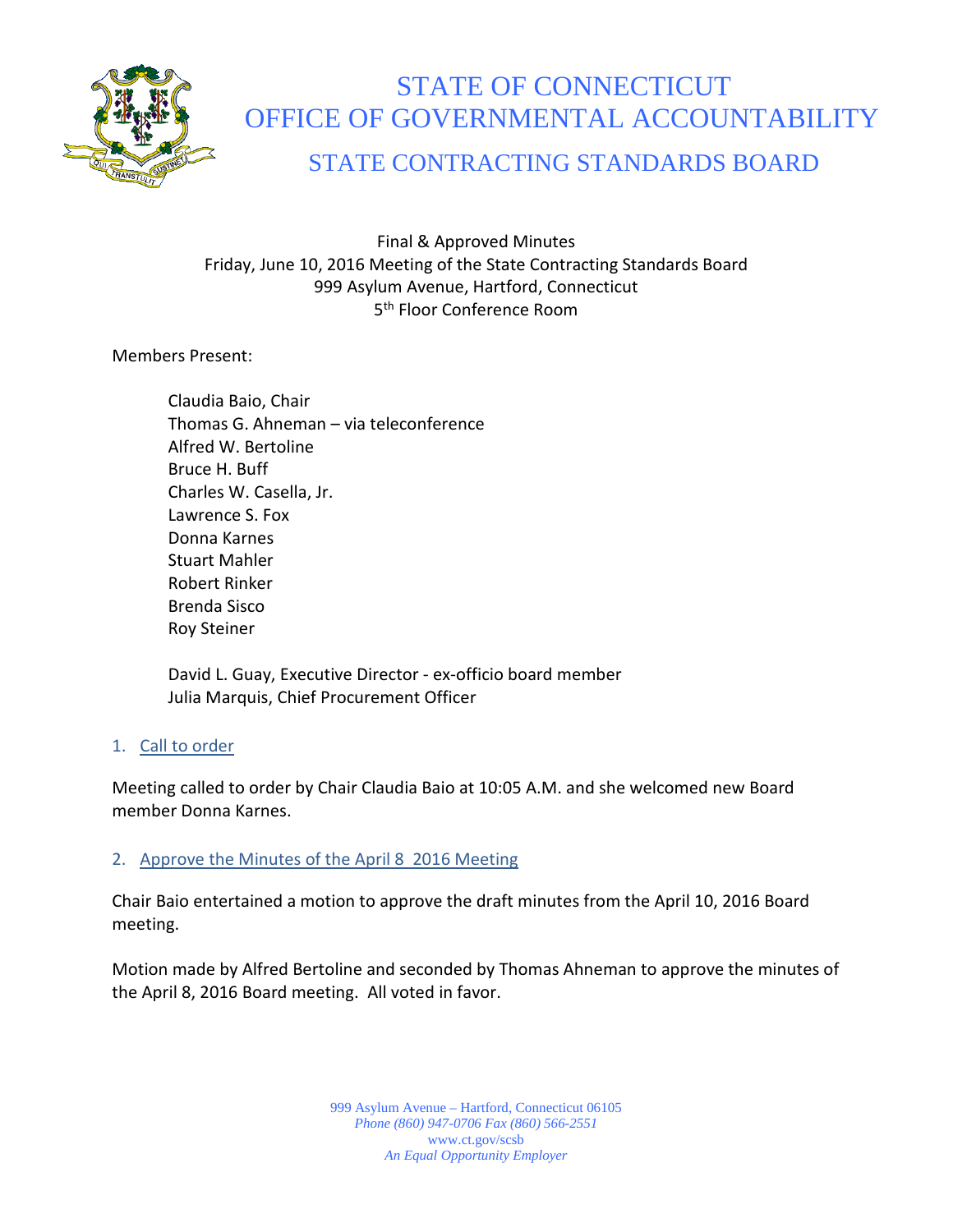## 3. CPO Report on DMV 3M contract follow-up- BEST/Attorney Whitesell

Ms. Marquis reported about her communications concerning the DMV 3M contract. Ms. Marquis indicated that Attorney Whitesell of BEST offered to attend the Board's August meeting to give an overview of IT contracts. Because the State remains uncertain about the future of the contract, it is not in the best interest of the State for the DMV to give the Board a document outlining lessons learned and best practices yet. A commitment by DMV to participate fully with the Board in sharing lessons learned and best practices was reconfirmed when the time is right.

Bruce Buff asked Ms. Marquis to acquire a copy of the procurement procedure and process for software. Robert Rinker spoke about the RFQ RFI and RFPs. Stuart Mahler spoke about the status of the old system at DMV. Charles Casella commented upon other state systems purchases having difficulty with legacy data and would like to see standards for handling of legacy data. Alfred Bertoline asked about the BEST presentation in August. Brenda Sisco commented on the DMV 3M procurement timeline.

## 4. Review of Labor Relations Contracts

Based upon discussions at the last meeting, Ms. Marquis recapped the Board's requests of her. She obtained and forwarded via email the Judicial and Legislative procurement codes.

All labor relations contracts requested have been provided to the Board and forwarded to members.

Mr. Rinker commented on the two Board of Regents labor relations contracts and asked if they performed a cost effectiveness evaluation and whether they are required to do a cost effectiveness evaluation. Ms. Marquis explained the events and dates that cause a cost effectiveness evaluation to be conducted. Mr. Rinker asked Ms. Marquis to determine if a cost effectiveness evaluation was conducted.

Mr. Rinker also asked for the University of Connecticut procurement code.

Lawrence Fox questioned and commented upon the criteria for completing a cost effectiveness evaluation.

#### 5. DESPP possible rape kit processing outsourcing

Ms. Marquis reported that based upon the Hartford Courant article forwarded to the Board she contacted the Department of Emergency Services and Public Protection reminding them that a cost benefit analysis may be required to outsource the processing of rape kits.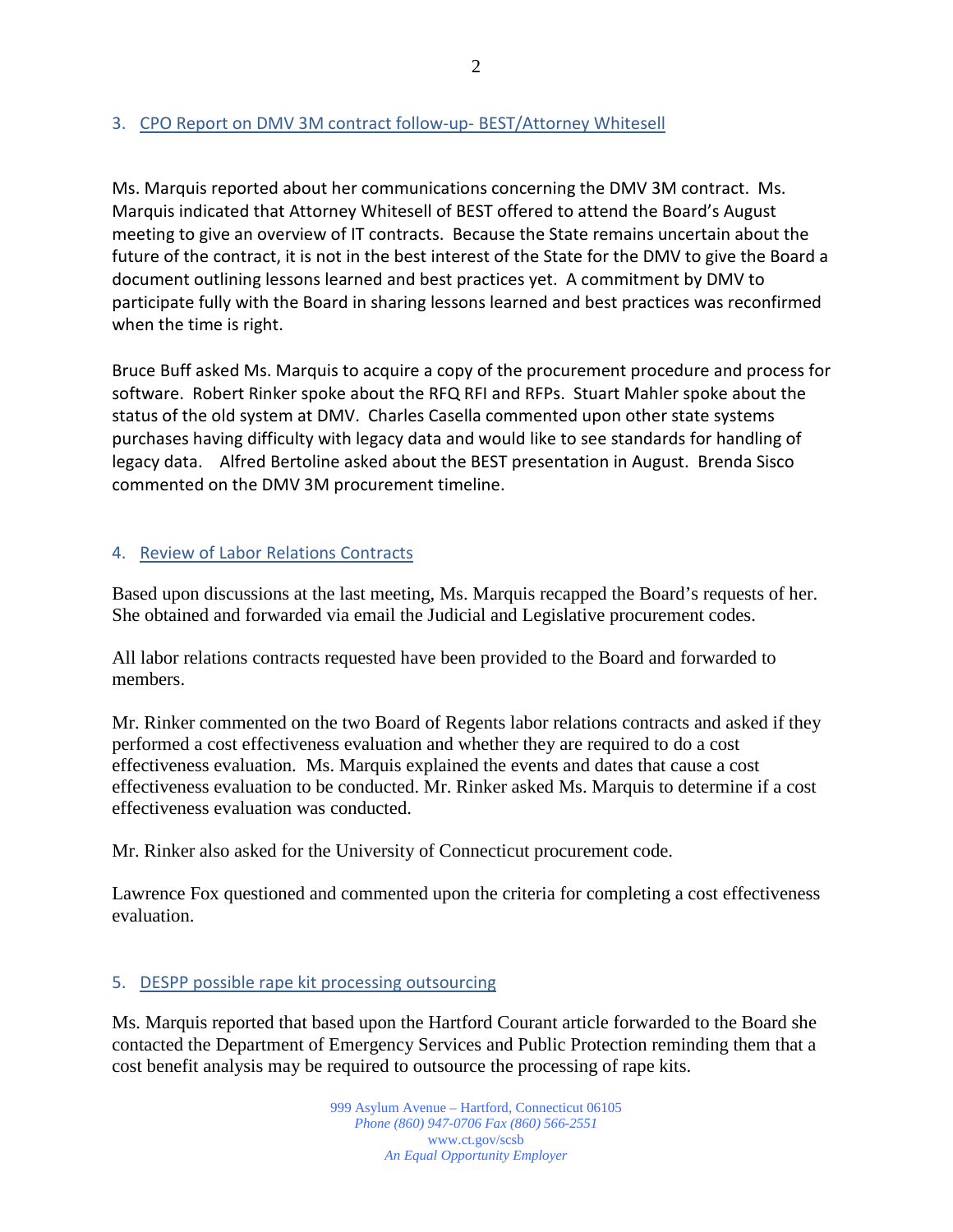Receiving no response and in anticipation of today's meeting Ms. Marquis wrote again asking whether they had moved forward with the outsourcing. No response has been received.

The Board directed Ms. Marquis to communicate a more formal request for an answer.

# 6. State-wide contract data collection/discussion of interplay with cost effectiveness evaluation data

Discussion led by Ms. Marquis on what data we have collected on contracts.

OPM has a data base, searchable, with every state agency's contracts, which has been forwarded to each member.

Ms. Marquis asked the Board what they wish to do with the data. Mr. Bertoline praised the content of the database and referred to the reporting requirements of the Board.

Chair Baio offered that the suggestions provided by Bruce Buff and Mr. Bertoline could be used as the first culling of the data provided by OPM. Mr. Bertoline admitted that the size and complexity of the data makes it hard to determine how first to address the data. Mr. Buff detailed an initial review he made of the data, offering that the data leads to questions. Chair Baio suggested having Ms. Marquis review the data and then meet with Mr. Buff and Mr. Bertoline to further analyze the data. Mr. Buff recommended asking the agencies questions based upon the data. Ms. Marquis cautioned about what and how we ask agencies for information in this time of reduced staff and layoffs and to what end are we asking the questions. Mr. Bertoline suggested taking the data and sitting down with our knowledgeable staff to ascertain how best to use the data to serve the board's mission before going out to the agencies.

Mr. Rinker added that part of the reason for looking at this data is to save the state money and avoid layoffs. Mr. Rinker added that he is interested in the data as it relates to sole sourcing.

David Guay summarized the discussion, offering that first we need to look at the data, see where it leads us based upon Mr. Rinker's offering of whether we are saving any money.

Brenda Sisco summarized the question of what is the end game. Mr. Rinker offered an answer which is are we spending more money than we have to. Mr. Buff further offered that the end game is behavior modification to better contracting.

Chair Baio wrapped up discussion by stating the discussion on how to put together a team to review and analyze the data should be held under the strategic plan agenda item.

## 7. Training Update

Ms. Marquis reviewed the Board's unfunded mandate to provide training and certification. Ms. Marquis offered that the mandate is so broad that it is estimated that it would encompass at least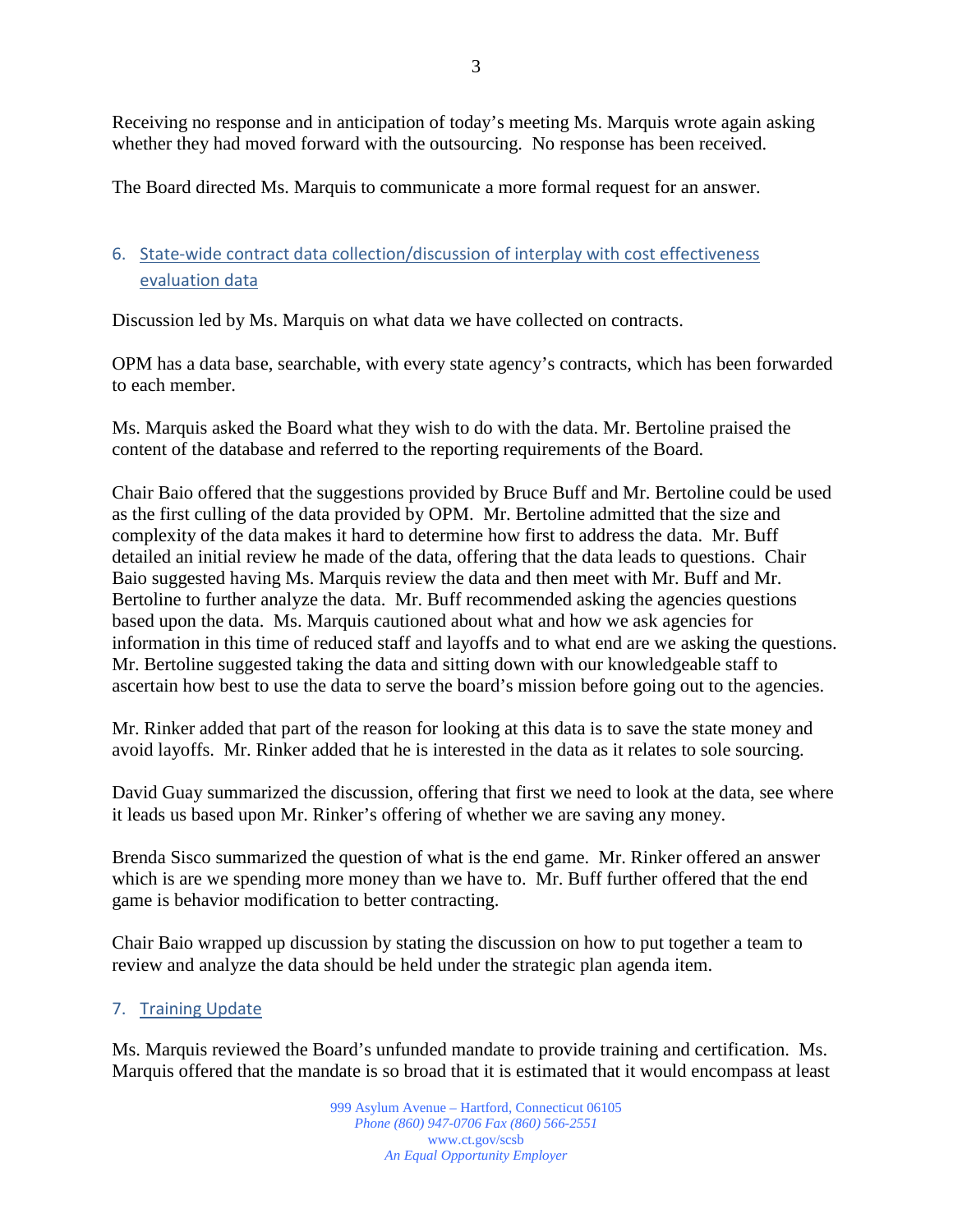10 percent of state employees. She further reported that as required by statute she has partnered with DAS to offer training. In the last six months the Board has hosted six trainings, with over 300 registrants. Ms. Marquis outlined her efforts and challenges in creating on-line web based training. Ms. Marquis offered that the Board might be able to obtain funding for the web based on-line training through the Information Capital and Technology Bond Fund.

David Guay suggested that staff come back to the Board with a solid proposal.

#### 8. Initial staff strategic planning offering

David Guay introduced the staff's draft strategic plan offering. A plan for FY 17 comprised of a work group or committee structure to maximize the Board's limited resources. The proposed committee structure includes the following committees:

- Legislative Committee
- Regulation Drafting Committee
- Audit Committee
- Standards and Best Practices Committee informed by the Contract Standards Advisory Council
- Communications Committee
- Staffing Committee
- 4e-16 Privatization contract committee
- 4e-36 Contested solicitations and awards subcommittee

The plan begins with a review of the joint work group suggested revisions to the State Contracting Standards Board's statutes as a means for the Board to come to a common understanding and interpretation of the statutes.

The Board also reviewed the written comments provided by Board members upon review of the draft.

Discussion held with members providing comment on the draft.

Motion made by David Guay and seconded by Alfred Bertoline to approve the draft plan as presented by staff.

Voting in favor: Robert Rinker Donna Karnes Roy Steiner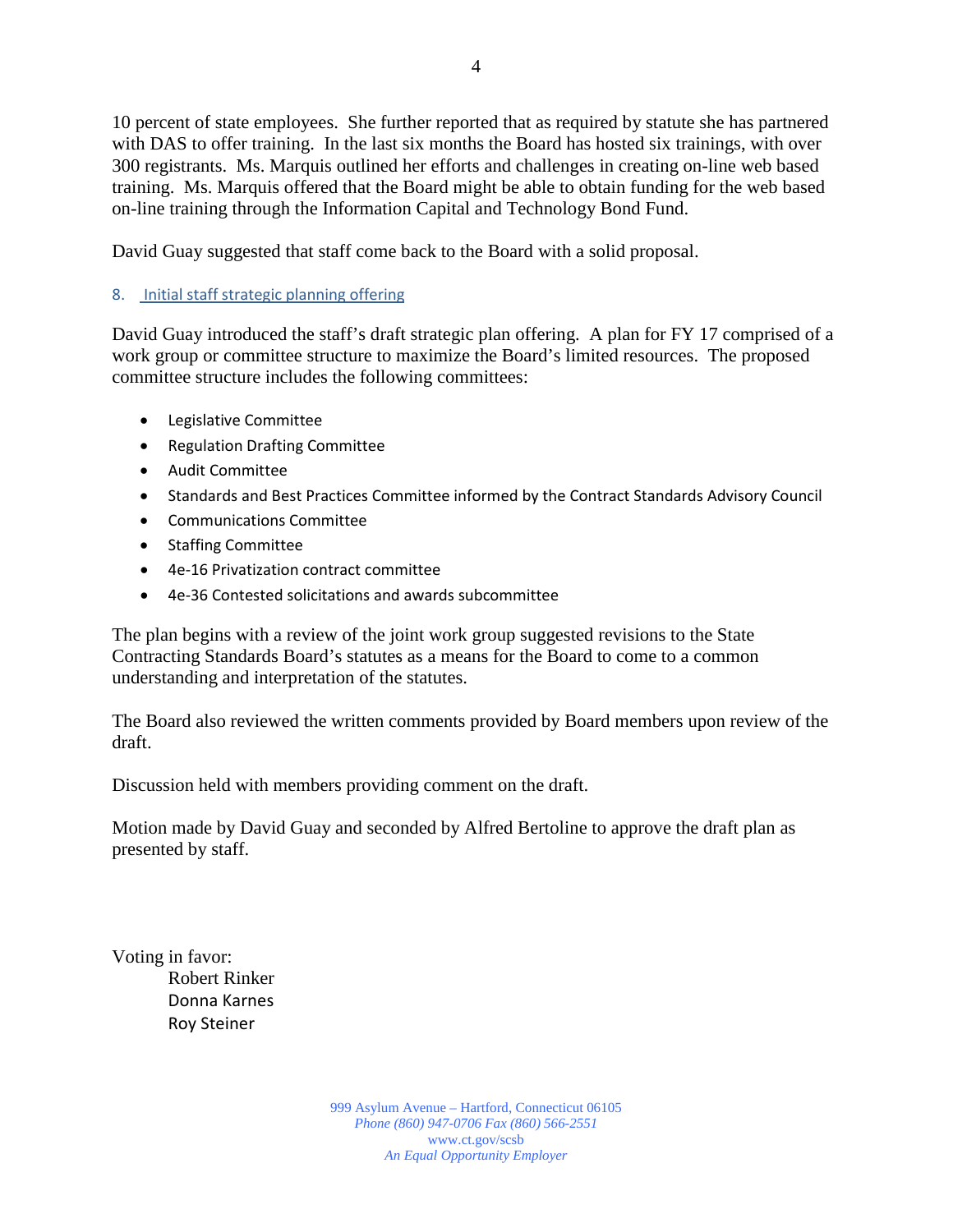Voting against:

Claudia Baio, Chair Thomas G. Ahneman Alfred W. Bertoline Bruce H. Buff Charles W. Casella, Jr. Lawrence S. Fox Stuart Mahler Brenda Sisco

No abstentions

Motion fails, 8 votes against and 3 votes in favor with no abstentions.

Stuart Mahler suggested an alternative focus group structure and target goal areas:

Mission will be to focus on cost savings

- Data Analysis
- Training and external communication
- Investigations/Audits
- Privatization
- Contested Solicitations and Awards
- Operating Regulations

Motion made by Stuart Mahler and seconded by Brenda Sisco to adopt the strategic plan comprised of:

Mission will be to focus on cost savings through:

- Data Analysis
- Training and external communication
- Investigations/Audits
- Privatization
- Contested Solicitations and Awards
- Operating Regulations

Mr. Fox asked what are we trying to accomplish in the next year in each of these focus groups, and asking what is the charge to these groups. Mr. Fox suggested adding focus on cost savings and education. Mr. Mahler accepted Mr. Fox's suggestion of adding education to the mission portion of the plan.

Mission will be to focus on cost savings and education through:

• Data Analysis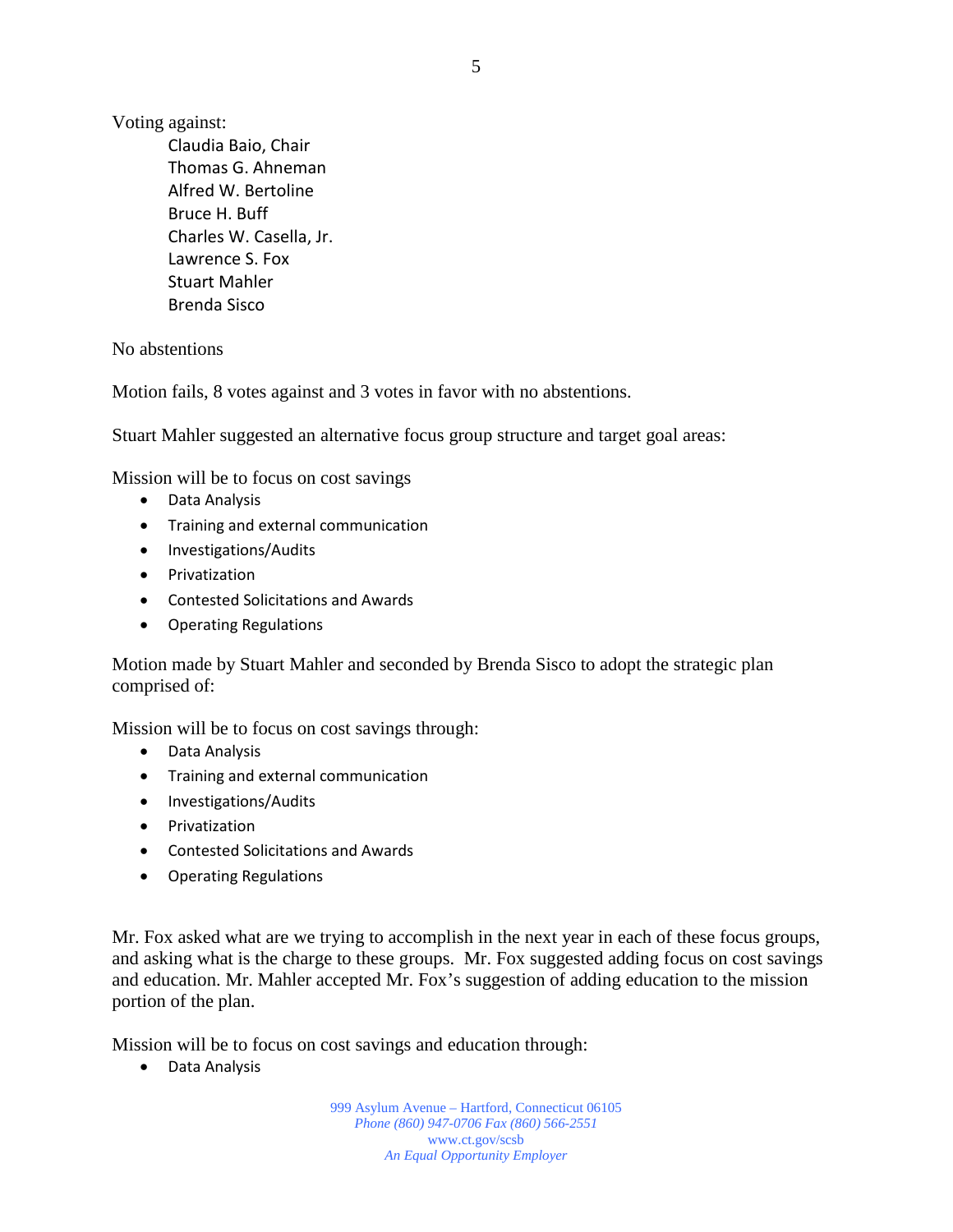- Training and external communication
- Investigations/Audits
- Privatization
- Contested Solicitations and Awards
- Operating Regulations

Ms. Marquis suggested that board members look to the rejected plan for what is trying to be accomplished in each of the groups.

Mr. Bertoline suggested that staff take the plan suggested plan by Mr. Mahler and populate it with the goals and accomplishments in the rejected staff plan and send to the board for review and comment and present the plan at the next meeting. Mr. Mahler accepted Mr. Bertoline's suggestion as a friendly amendment.

Chair Baio restated Mr. Mahler's motion as adopting the headings of the plan with the detail to be addressed at the next meeting.

Mr. Fox reiterated that each area should have the goal stated and what we want to have accomplished a year from now. Ms. Marquis restated as focus group desired achievement and potential activity.

Chair Baio again restated Mr. Mahler's motion as adopting the headings of the focus areas of work in Mr. Mahler's plan with staff proposing to the board the detail of the goals and anticipated or proposed activities to be forwarded to members for review and comment before the next meeting and for review at the next meeting.

Mr. Mahler moved the question. Seeing no further discussion Mr. Mahler withdrew his motion to move the question.

Voting in favor:

Claudia Baio, Chair Alfred W. Bertoline Bruce H. Buff Charles W. Casella, Jr. Lawrence S. Fox Donna Karnes Stuart Mahler Robert Rinker Brenda Sisco Roy Steiner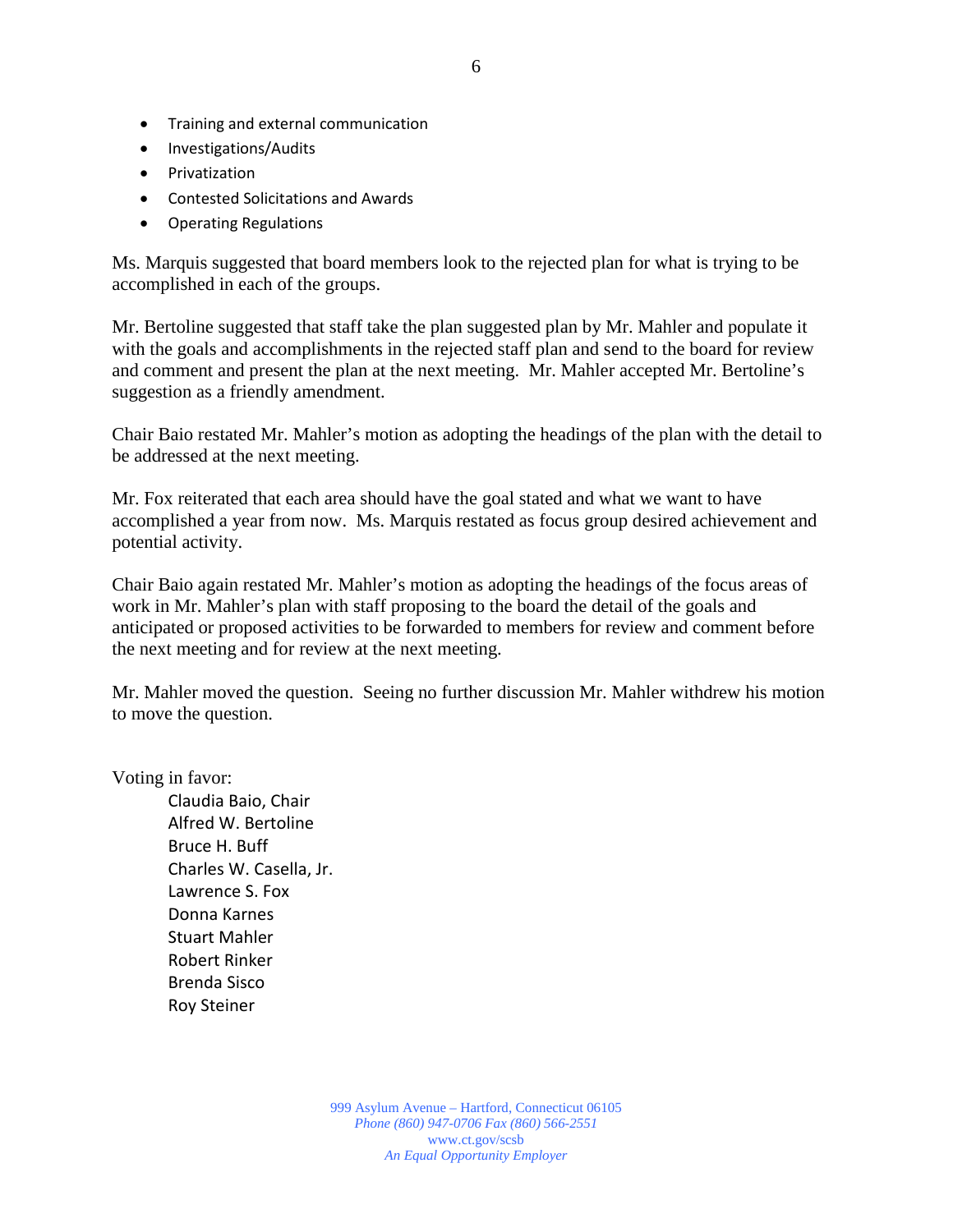Voting against:

Thomas G. Ahneman

The motion adopting the headings of the focus areas of work in Mr. Mahler's plan with staff proposing to the board the detail of the goals and anticipated or proposed activities to be forwarded to members for review and comment before the next meeting and for review at the next meeting passed 9 voting in favor and one vote against with no abstentions.

#### 9. Report from the Privatization Committee

Chair Baio asked the members of the Committee to stay after the meeting to pick a date for the next meeting.

#### 10. Report of the Contested Solicitations and Awards Subcommittee

Mr. Mahler, acting chair at the subcommittee's last meeting reported on the status of a pending matter. The subcommittee held a meeting on a contested case involving the Department of Social Services. The award of the contract was contested by the Connecticut Council of Family Service Agencies. The subcommittee communicated a set of recommendations to the Commissioner of the Department of Social Services. The subcommittee is meeting today to address Commissioner Bremby's response.

#### 11. Other business

Ms. Marquis informed the board that Sal Luciano had raised a concern to her about a contract that had been let at Western Connecticut State University with an entity called Presidio, providing services believed to already be performed by state employees and could have been continued by state employees.

Robert Rinker motioned and Charles Casella seconded to refer the matter to the Privatization Committee. All voted in favor, the motion passed.

#### 12. Executive Session per C.G.S. §§ 1-231 and 1-200(6) - Discussion concerning pending litigation – Sydney T. Schulman V. Connecticut State Contracting Standards Board

Motion made Robert Rinker and seconded by Charles Casella to go into executive session along with staff per C.G.S. §§ 1-231 and 1-200(6) - Discussion concerning pending litigation – Sydney T. Schulman V. Connecticut State Contracting Standards Board. All voted in favor. The Board entered into executive session at 12:27 P.M.